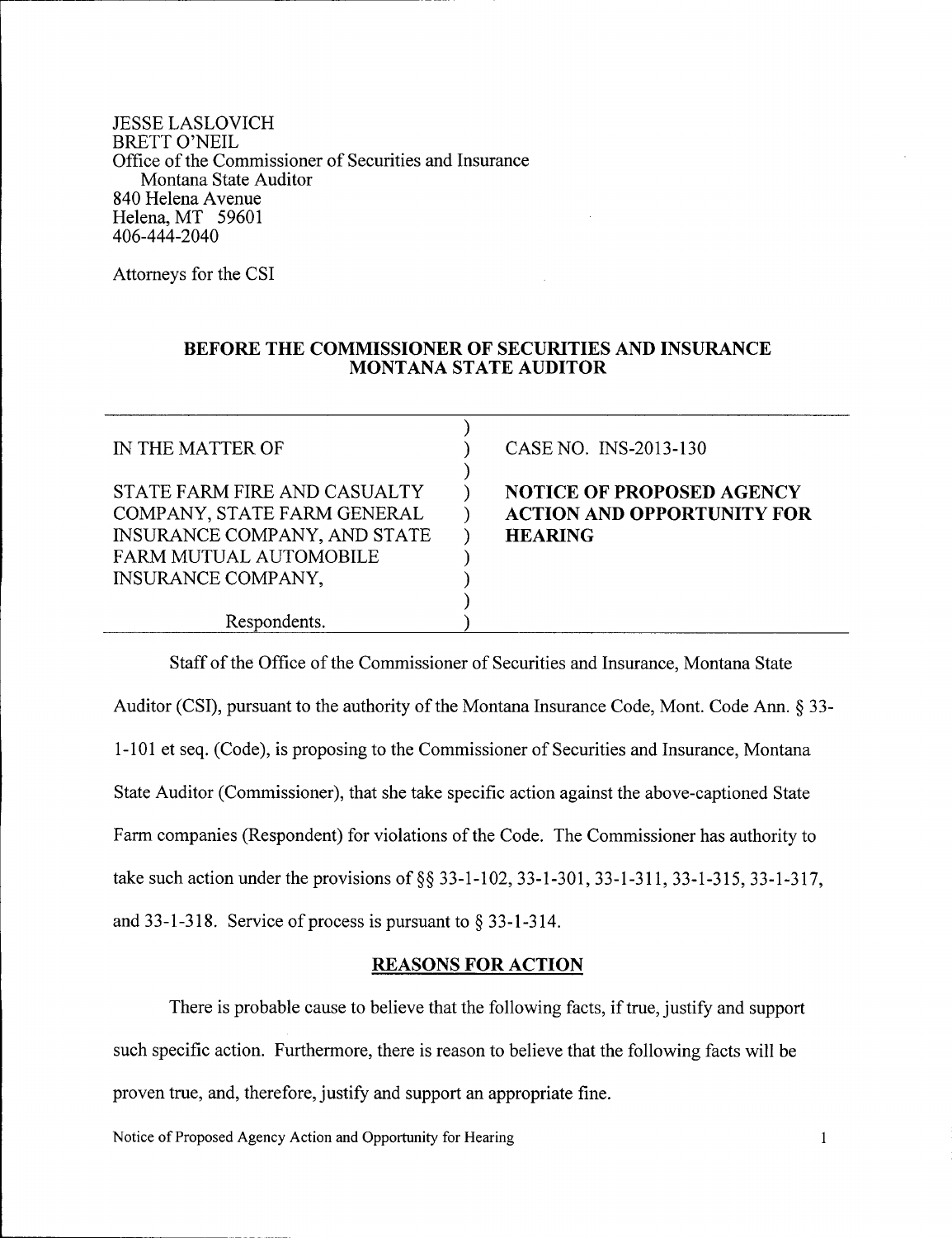# **ALLEGATIONS OF FACT**

1. On May 17,2013, the CSI issued a request via certified mail to Respondent to produce information regarding a potential violation of § 33-18-223. The CSI gave Respondent until May 31, 2013, to respond to that request. (Exhibit 1.)

2. On May 21, 2013, Respondent received that request. (Exhibit 2.)

3. Respondent failed to respond to that request, failed to produce the requested

information by May 31, 2013, and failed to request an extension of the May 31, 2013, deadline.

4. On several occasions prior to the May 17,2013, letter, the CSI requested information and Respondent gave inadequate or evasive responses.

5. Respondent still has not responded to the CSI's request for information.

# **CONCLUSIONS OF LAW**

1. The Commissioner has jurisdiction over this matter pursuant to  $\S 33$ -1-101 et seq.

2. A "person" is an individual, insurer, company, association, organization,

partnership, business trust, corporation, or any other legal entity.  $(\S 33-1-202(3))$ .

3. Respondent is a "Person" as defined by S 33-1-202(3).

4. A person who knowingly fails to answer and produce records requested by the Commissioner is subject the provisions of  $\S$  33-1-317. ( $\S$  33-1-315(5).)

# ~RELIEF**REQUESTED**

WHEREFORE, the CSI seeks the following relief:

1. Pursuant to  $\S 33-17-317$ , imposition of a fine not to exceed \$25,000 per violation of the Code for each identifiable violation of the Code.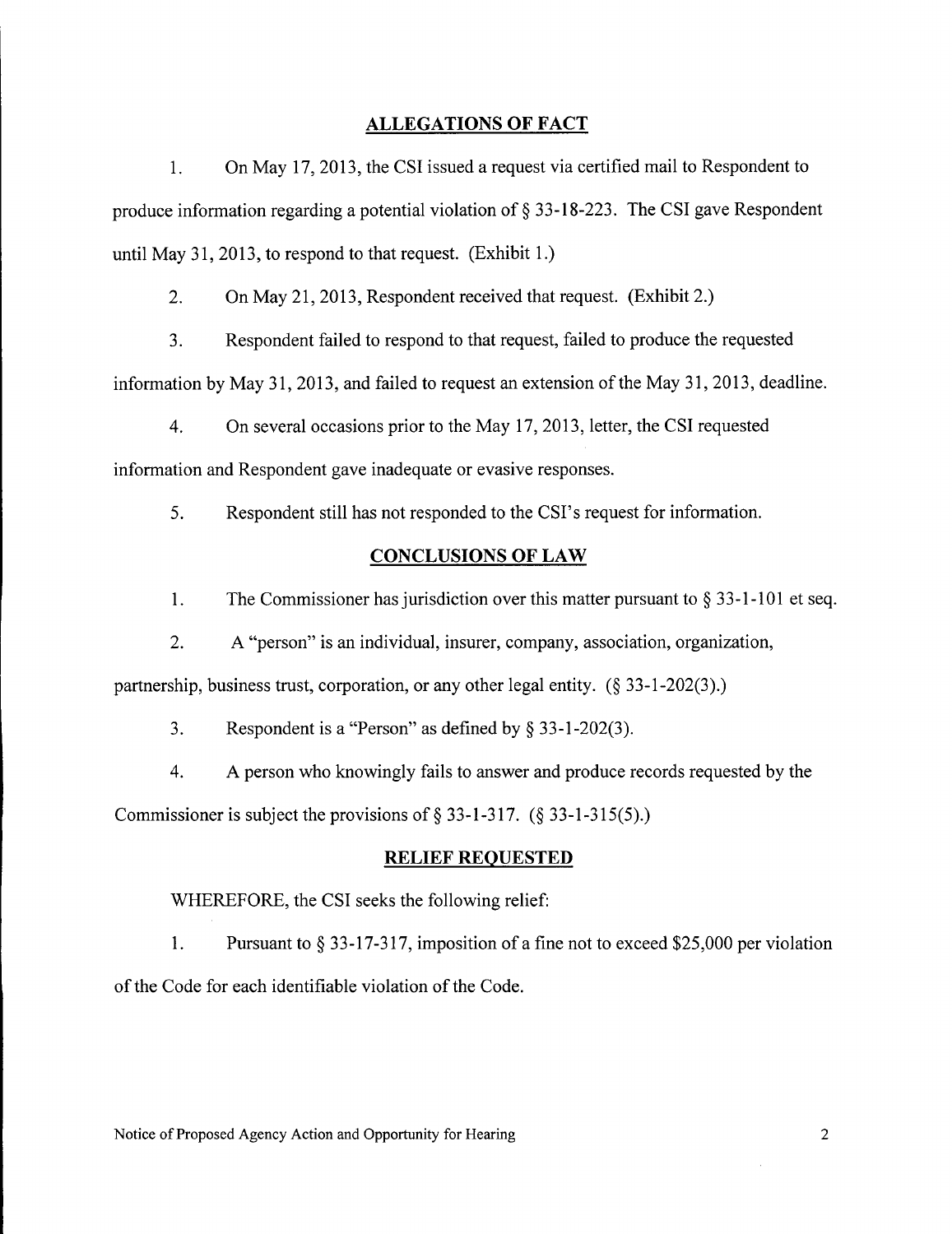#### **STATEMENT OF RIGHTS**

You are entitled to a hearing to respond to this notice, and to present evidence and arguments on all issues involved in this case. You have a right to be represented by an attorney at any and all stages of this proceeding. You may demand a formal hearing before a hearing examiner appointed by the Commissioner pursuant to the Montana Administrative Procedure Act,  $\&$  2-4-601 et seq., including  $\&$  2-4-631. If you demand a hearing, you will be given notice of the time, place, and the nature of the hearing.

If you wish to contest the proposed action under the jurisdiction of the Commissioner, you must advise the Commissioner within 21 days of the date you receive this notice. You must advise the Commissioner of your intent to contest the proposed action by writing to Jesse Laslovich, Office of the Commissioner of Securities and Insurance, Montana State Auditor, 840 Helena Avenue, Helena, Montana 59601. Your letter must clearly indicate whether you demand a hearing, or whether you waive formal proceedings and, if so, what informal proceedings you prefer for disposition of this case. Pursuant to  $\S$  2-4-603(2), you may not request to proceed informally if the action could result in suspension, revocation, or any other adverse action against a professional license. Should you request a hearing on the matters raised in this Notice, a hearing must be held within 45 days of the request, unless postponed by mutual consent of the parties, pursuant to  $\S$  33-1-701(3).

Should you request a hearing, you have the right to be accompanied, represented, and advised by counsel. If the counsel you choose has not been admitted to practice law in the state of Montana, he or she must comply with the requirements of *Application of American Smelting and Refining Co.* (1973), 164 Mont. 139,520 P.2d 103, and *Montana Supreme Court*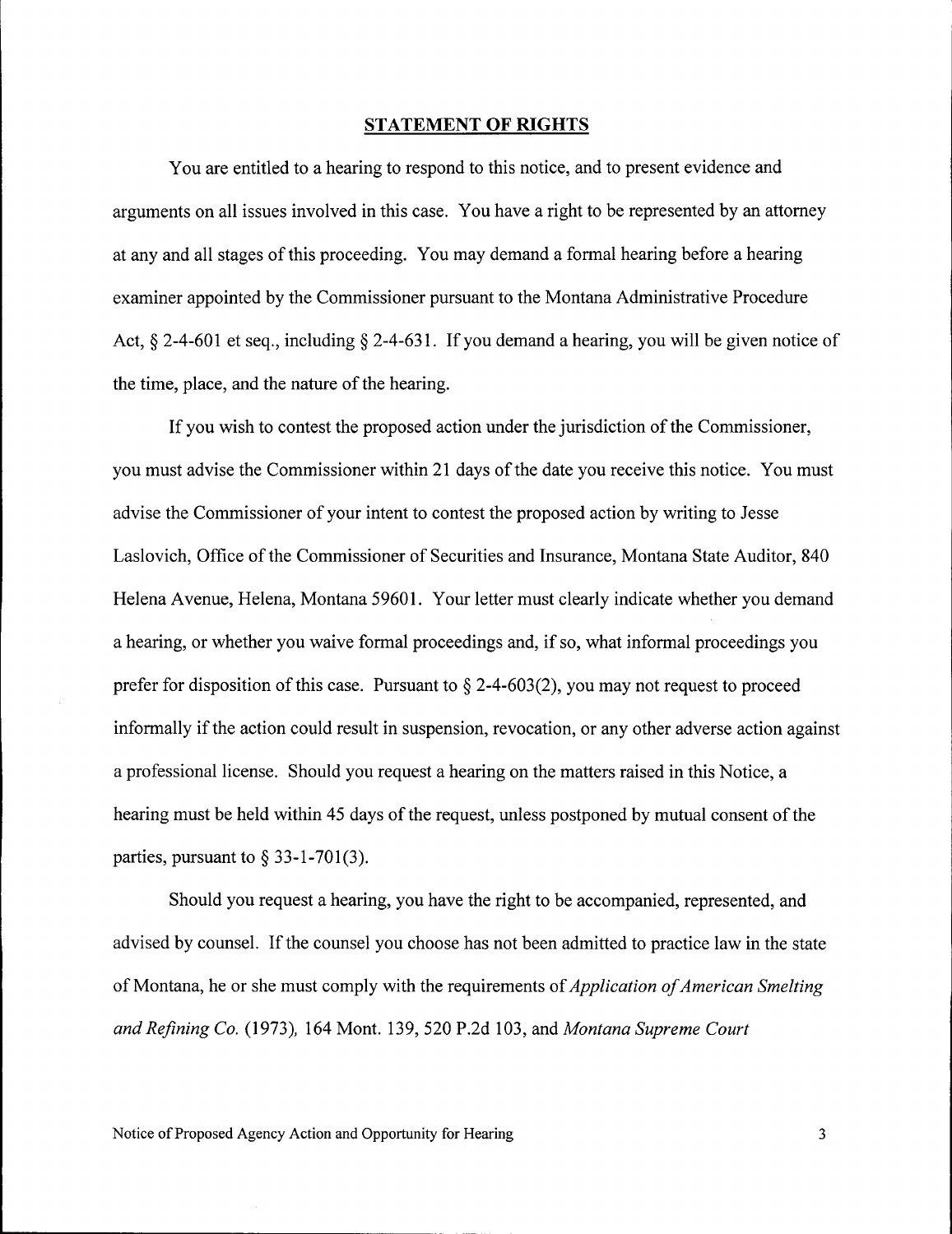*Commission on the Unauthorized Practice of Law* v. 0*'Neil,* <sup>2006</sup> MT 284, <sup>334</sup> Mont. 311, <sup>147</sup> P.3d 200.

# CONTACT WITH COMMISSIONER'S OFFICE

If you have questions or wish to discuss this matter, please contact Brett O'Neil, legal counsel for the CSI, at 840 Helena Avenue, Helena, MT, 59601, 406-444-2040. Please make any contacts with this office through your attorney.

# POSSIBILITY OF DEFAULT

Failure to give notice or to advise of your demand for a hearing or informal procedure within 15 days will result in the entry of a default order imposing the disciplinary sanctions against you without further notice to you, pursuant to Mont. Admin. R. 6.2.101, and the Attorney General's Model Rule 10, Mont. Admin. R. 1.3.214.

*rt.* DATED this  $27 -$ day of June, 2013.  $\mathbb{Z}$ 

**JESSE LASLOVICH** BRETT O'NEIL Attorneys for the CSI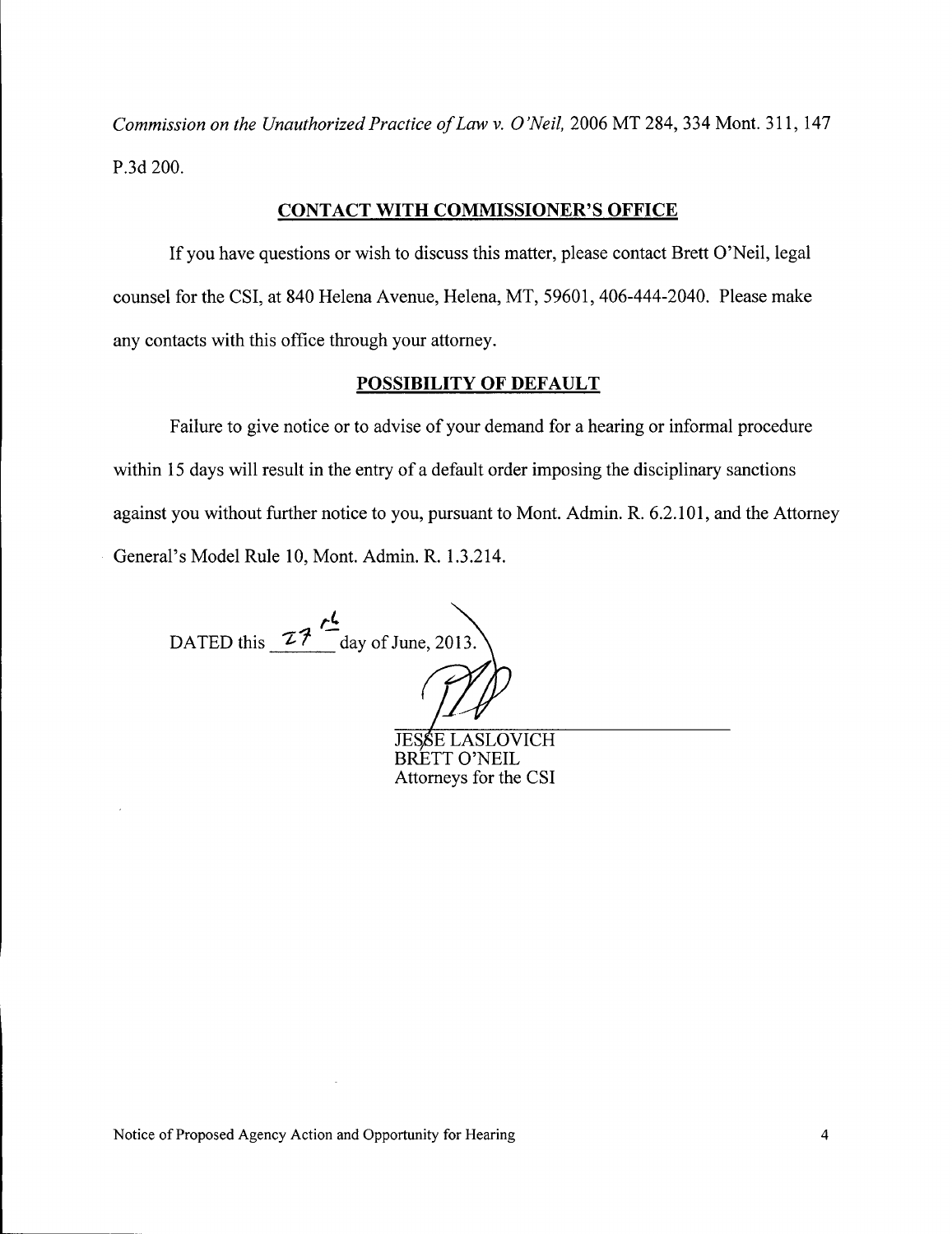# **CERTIFICATE OF SERVICE**

I hereby certify that a true and accurate copy of the foregoing was served on the 1<sup>1</sup>/<sup>1</sup>/<sup>1</sup>/<sup>1</sup>/<sub>2</sub> day of June, 2013, by US mail, first-class postage paid, to the following:

State Farm Fire and Casualty Company State Farm General Insurance Company State Farm Mutual Automobile Insurance Company ATTN: Eileen Flynn 1000 Wilmington Dupont, WA 98327

Jan Barber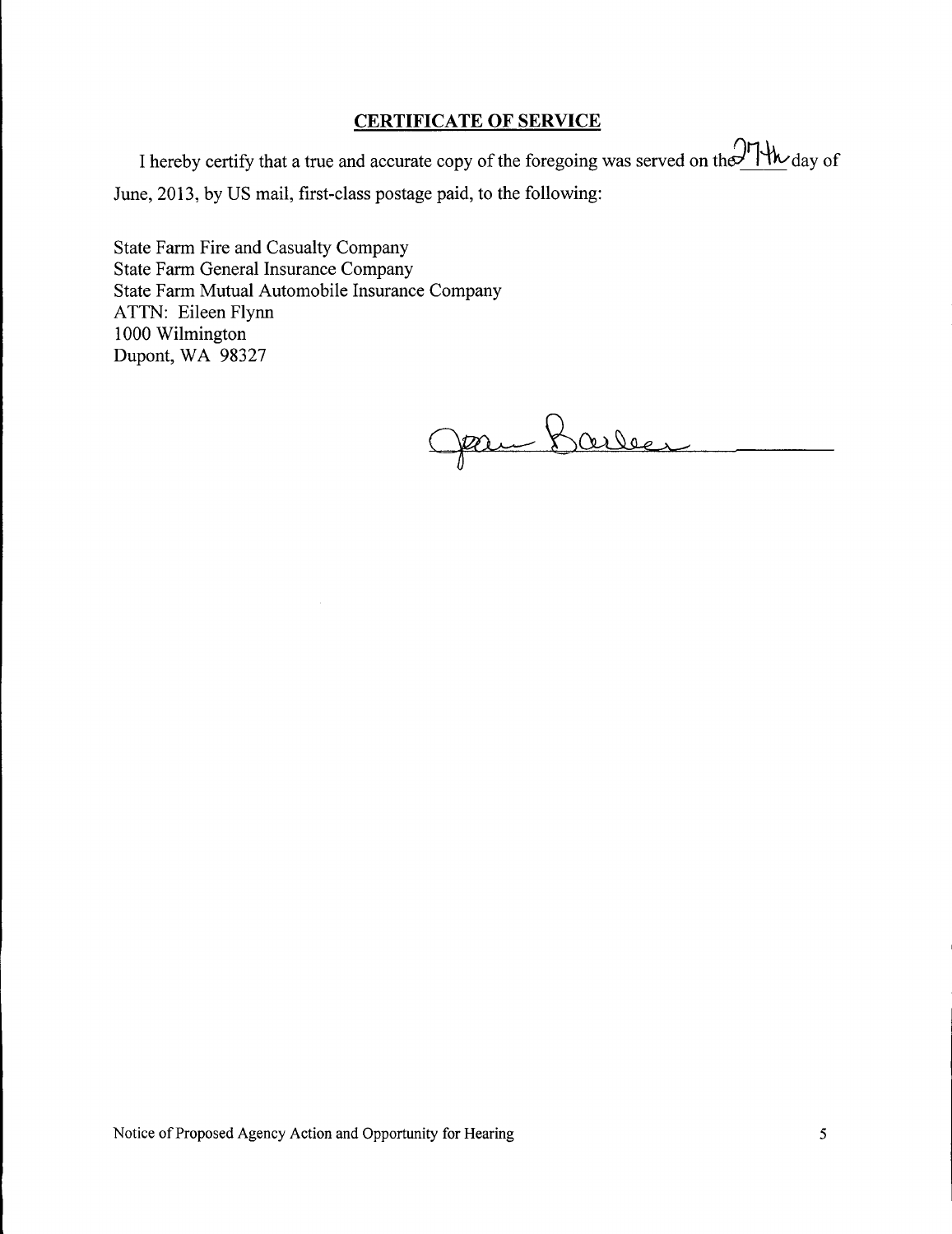# COMMISSIONER OF SECURITIES & INSURANCE

MONICA J. LINDEEN **COMMISSIONER** 



OFFICE OF THE MONTANA STATE AUDITOR

May 17,2013

State Farm Companies Attn.: Legal Department One State Farm Plaza Bloomington, IL 61710

Re: Montana Insurance Code

Dear Counsel:

On behalf of the Office of the Commissioner of Securities and Insurance, Montana State Auditor (CSI), the purpose of this correspondence is to put the State Farm Companies on notice that the following State Farm Companies may be in violation of the Montana Insurance Code, SS 33-1- 101 et seq. (Insurance Code):

- 1. State Farm Fire and Casualty Company
- 2. State Farm General Insurance Company
- 3. State Farm Mutual Automobile Insurance

As you know, the CSI is charged with enforcing the Montana Insurance Code.

First, Mont. Code Ann. § 33-18-223 prohibits, among other things, the State Farm Companies from using a glass broker to set a price that a glass repair shop must meet as a condition precedent to a glass repair shop doing work for it. The State Farm Companies are also prohibited from establishing a price that is below the market price as provided in § 33-18-222. *Id.* The CSI has reason to believe that some or all of the State Farm Companies may be using a glass broker in Montana that may be setting prices in violation of Montana law, and, accordingly, such State Farm Companies appear to have violated the aforementioned statutes. To assist the CSI in determining whether violations have occurred, please provide the following in writing to the CSI no later than May 31, 2013.

- 1. Copies of any contracts entered into with a third-party billing vendor for purposes of serving as a glass broker.
- 2. Copies of any contracts entered into with Montana glass repair facilities that show pricing agreed to by the facility and each of the State Farm Companies.
- 3. Copies of any analyses conducted by each of the State Farm Companies or its third-party vendor that show the prevailing competitive rate in local areas throughout Montana.

In addition to the foregoing, please also provide the CSI with the following:

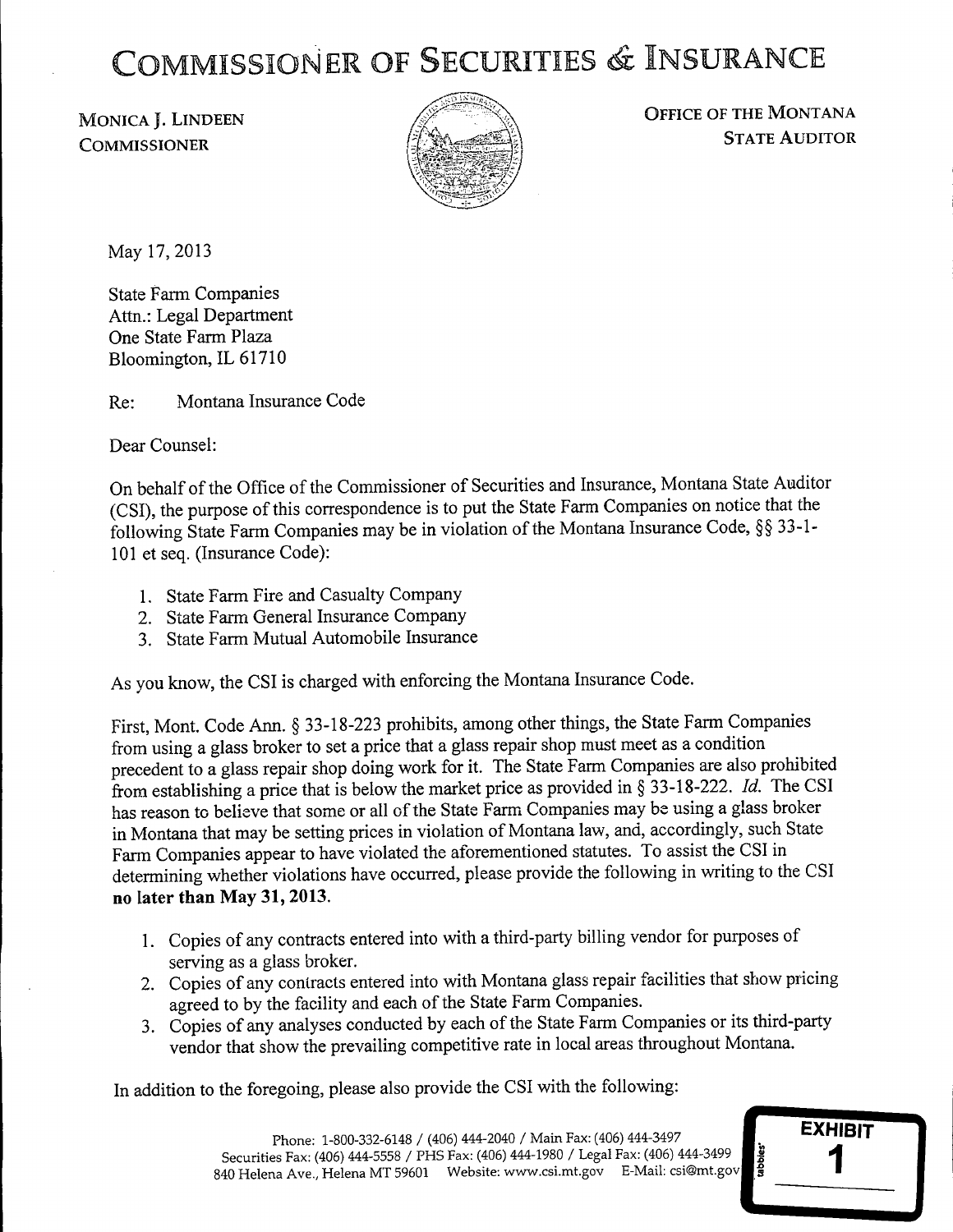State Farm Companies Attn.: Legal Department May 17, 2013 Page 2

> 4. Confirmation to the CSI that each State Farm Company does not utilize a paint cap or threshold for paint and materials for which an automobile body repair business invoices.

Please be advised that the CSI considers an automobile body repair business invoice to be credible.

Finally, the CSI reminds the State Farm Companies of § 33-18-224(1)(a)(iii) which prohibits an insurer from unilaterally disregarding a repair operation or cost identified by an estimating system that a State Farm Company and an automobile body repair business or location have agreed to utilize in determining the cost of repair. Please also include in your response prior to May 31, 2013, confirmation that the State Farm Companies are not unilaterally disregarding such costs. If the CSI receives documentation that the State Farm Companies are unilaterally disregarding such costs, the CSI will initiate an agency action.

The CSI appreciates your prompt attention to the foregoing and looks forward to your timely response. To the extent all of the State Farm Companies fail to adequately respond to this request prior to May 31, 2013, the CSI will initiate an administrative action.

Sincerely, JESSE LASLOVICH Chief Legal Counsel JAL/sls

(Sent by certified mail return receipt requested.)